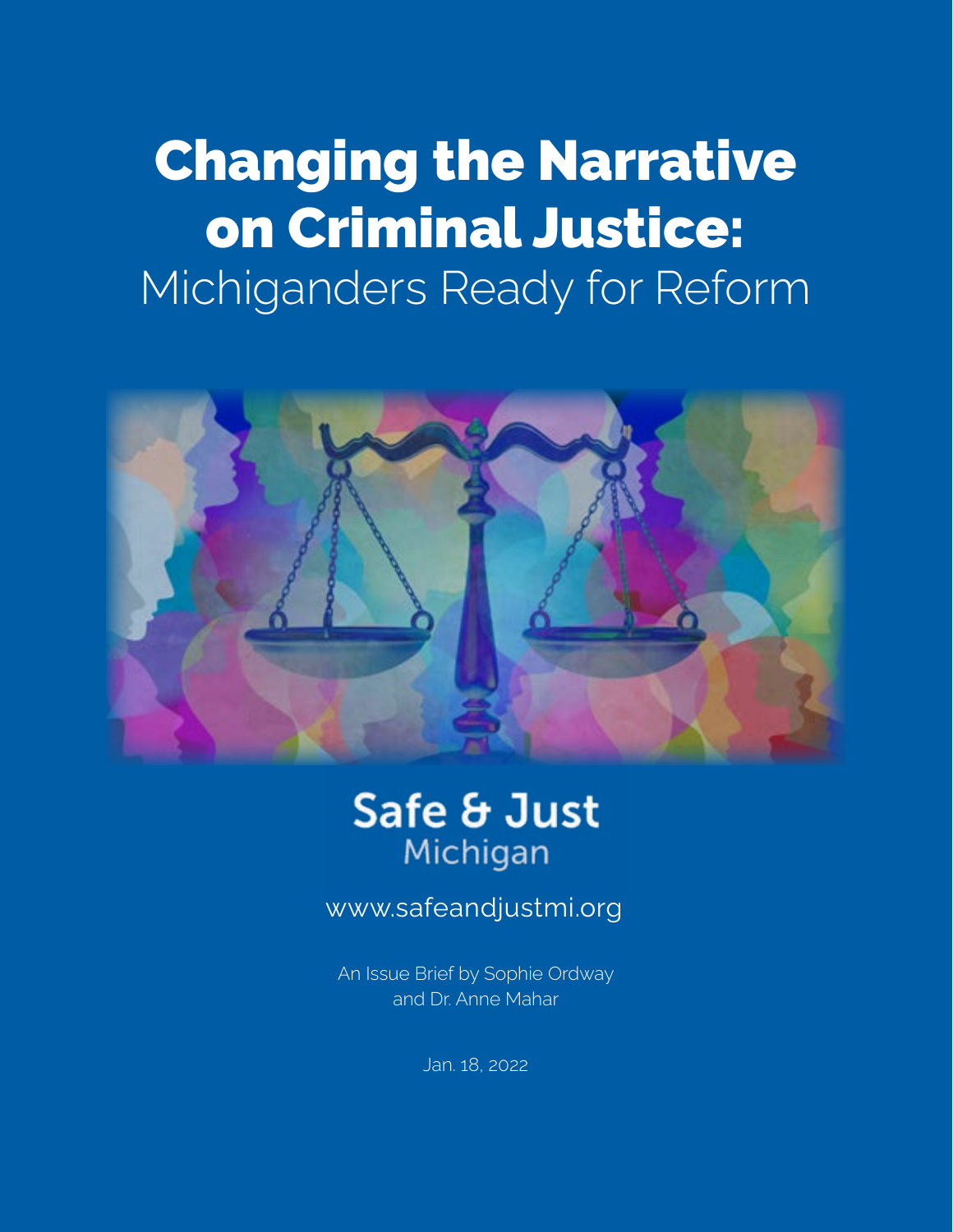# **Executive Summary**

### **Why this Brief?**

Michigan passed a number of significant criminal justice reforms during<br>the 2019-20 legislative session. The Clean Slate legislative package signed into law in October 2020 makes Michigan the first state in the nation to automatically expunge felonies from criminal records, while the passage of Raise the Age legislation a year earlier ended the state's status as one of four final holdouts that categorically treated 17-year-olds as adults in criminal courts. Earlier, Michigan reformed its civil asset forfeiture laws to be more favorable to people accused of crimes. In January of 2021, Gov. Gretchen Whitmer signed into law a package of bills proposed by the Michigan Joint Task Force on Jail and Pretrial Incarceration, which will greatly reduce the number of drivers licenses suspended for offenses unrelated to unsafe driving and will keep more people out of jails.

These reforms are significant, and should be celebrated, but there is much more work that needs to be done to reform Michigan's criminal justice system – particularly on our approaches to sentencing and parole:

*Michigan's Legislature prioritized criminal justice reform in the 2019-20 legislative session, passing critical reforms such as Clean Slate and Raise the Age. A commissioned survey from Safe & Just Michigan shows Michiganders strongly support further reforms.*

- Research in the last 10 years has continuously shown Michigan prisons have some of the longest 'average time served' statistics (Courtney et al., 2017; Urahn et al., 2012; Wieland, 2019).
- Michigan ranks 8th in the country for number of people per-capita who are under correctional control, meaning they are incarcerated in jail or in prison, on probation or parole (Jones, 2018).
- Michigan is just 1 of 6 states that does not have a sentencing credit system that allows time off a prison sentence for good behavior or rehabilitation (Good Time and Earned Time, 2016).
- Michigan still utilizes mandatory minimum sentencing in some cases, which removes the courts' ability to tailor sentences to the circumstances of the crime (Mahar & Cooper, 2020).

The good news is that public support for continued reform *—* and specifically reforms to Michigan's sentencing and parole system — is high. This issue brief details the strength and breadth of this public support as found by public opinion research that Safe & Just Michigan commissioned in February 2020.

### **Data Collection**

Between Feb. 25, 2020, and March 5, 2020, Emma White Research, contracted by Safe & Just Michigan, contacted 1,002<br>
registered voters in Michigan, including an oversample of 100 African American voters. People were contact interviewers via landline and cell phone. Survey respondents were asked a series of questions to measure public perceptions of the criminal justice system in Michigan and support for various proposed reforms. To obtain a representative sample of the Michigan population, the survey included questions to ascertain different characteristics of survey respondents, including age, race, sex, education level, political affiliation and more.

## **Key Findings**

great disconnect divides what Michigan residents believe our criminal justice system should do and how well those goals are achieved. **In short, the system we have is not working and people know it**.

• Michiganders divided by geography, race and ideology are generally united in their perspectives on the goals and purpose of the criminal justice system, as well as their beliefs that current practices are not effective.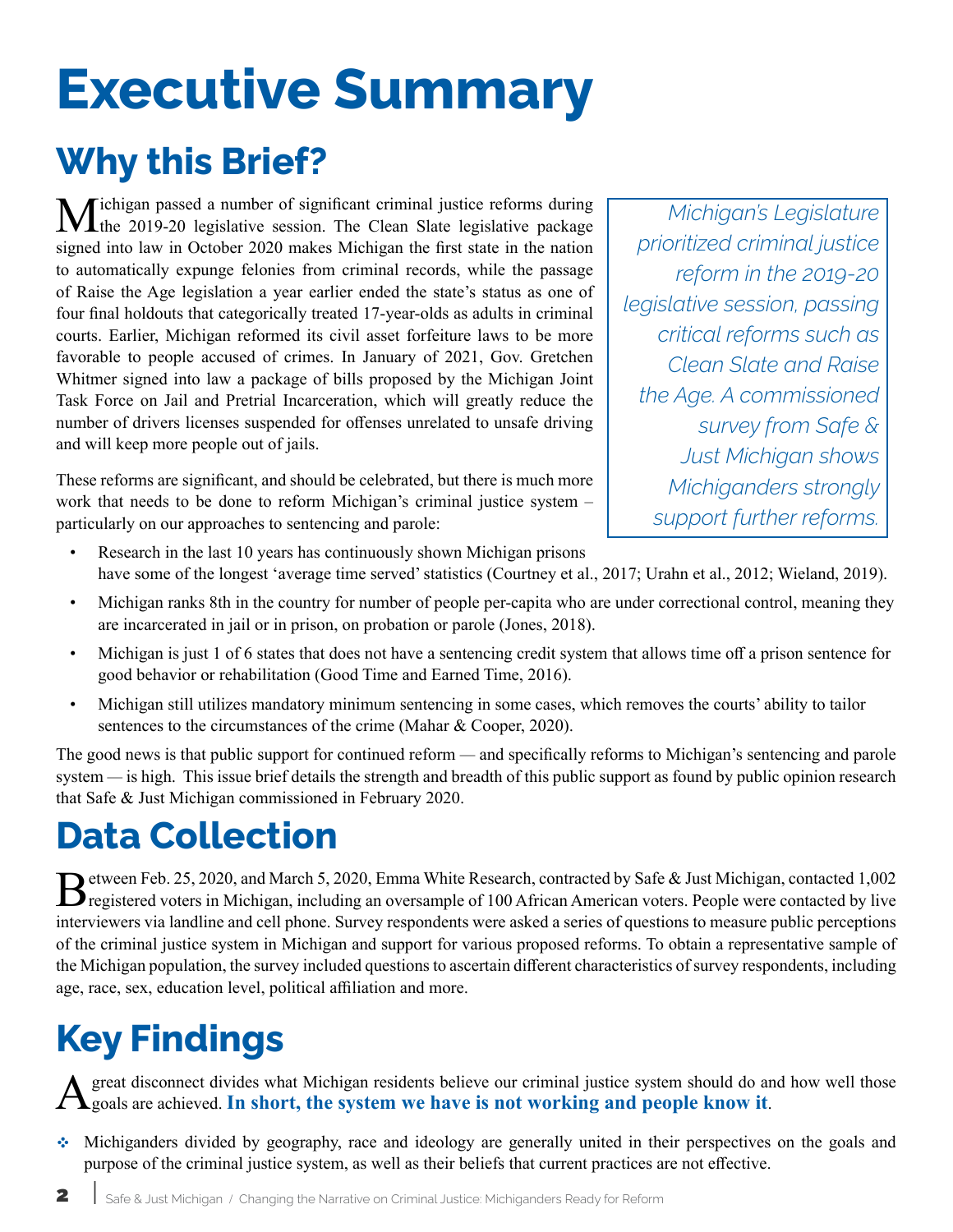- More than 60 percent of all respondents, across demographic and ideological groups, agree that deterring crime, enhancing community safety, and rehabilitating people are important aspects to our criminal justice system's response to crime.
- However, less than 45 percent of respondents believe our criminal justice system is good at keeping communities safe, only 21 percent believe it is good at deterring crime and just 12 percent believe it is good at rehabilitating people.
- Notwithstanding this skepticism, public opinion research shows strong support for sentencing and parole reforms that eliminate "one size fits all" policies in favor of individually tailored decisions:
	- 4 out of 5 people **support ending mandatory minimum sentences**, preferring that judges consider the individual circumstances of a crime when handing down sentences.
	- There is **overwhelming support for reintroducing a sentencing credit system**, in which people in prison can earn a reduced sentence by investing in their rehabilitation through participation in educational or vocational programs.
	- Sixty-eight percent of respondents **support the idea of a Second Look policy**, which would allow people who have served a long time in prison the opportunity to be considered for early release.

Strong support for these reforms illustrates the public's desire for a criminal justice system that is focused on rehabilitation — not punishment for punishment's sake — and rewards those who work toward that goal with a reduced sentence or an opportunity for release. It also suggests that the public is more concerned with the system being *effective* than it is with adhering to tough-oncrime era standards like "truth in sentencing," and it shows that public support for reform is strong *even for people serving life and long indeterminate sentences* — a group of people that is often left out of reforms for political reasons.

*No matter their ideology, race or where they call home, Michiganders generally agree that the goals of the criminal justice system should be public safety, deterring crime and rehabilitation. They also agree the system we have now is not working.*

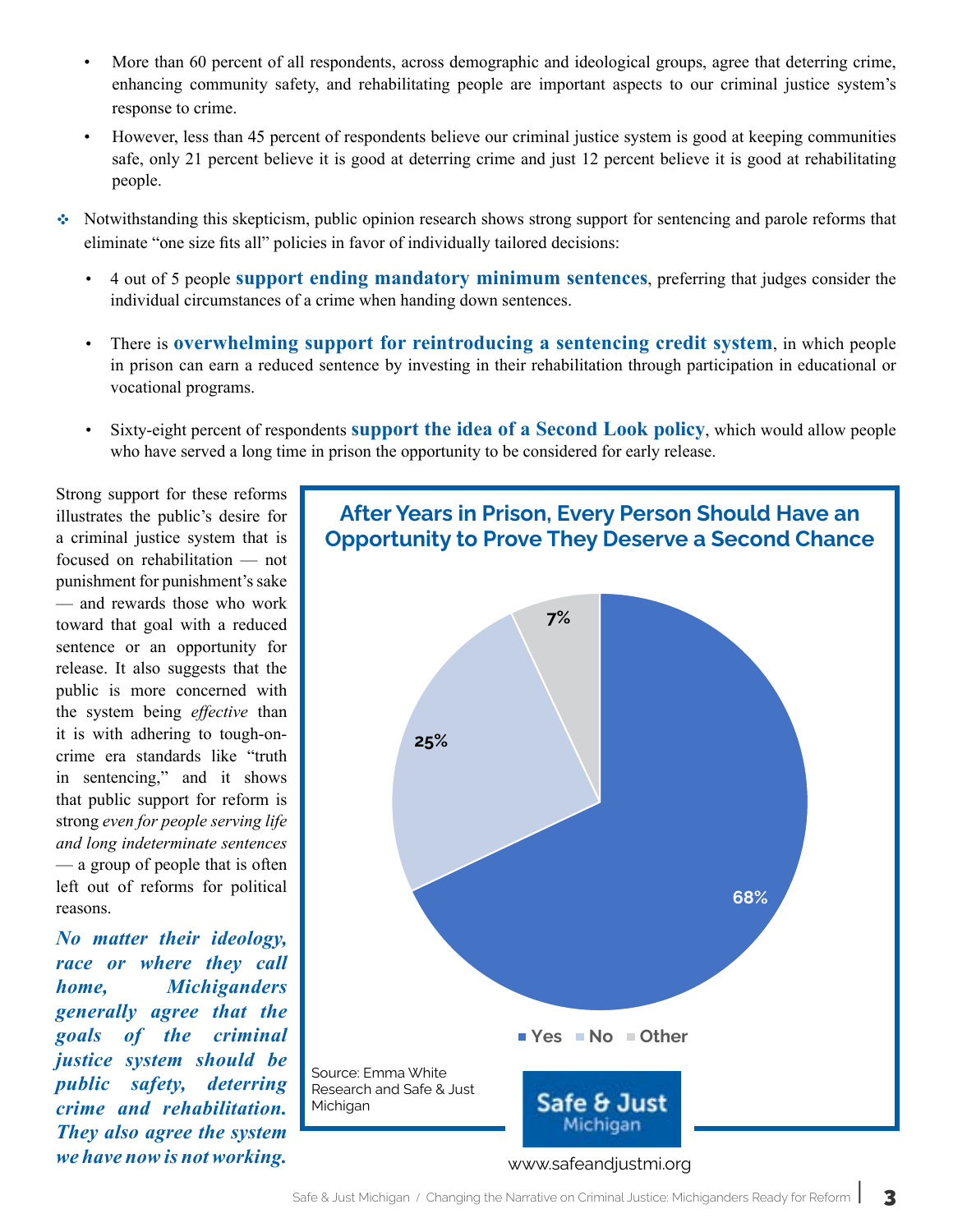# **Our System Isn't Working**

ne of the major findings from the survey was that **the public does not believe the criminal justice system** in Michigan is succeeding in the goals of deterrence, community safety and rehabilitation.

Notably, 62 percent of respondents said deterrence is an important function of incarceration, yet only 21 percent of respondents believe our criminal justice system does a good job at deterring people from committing crimes. While the efficacy of incarceration as a deterrent to crime is debatable, this response and the results of this survey show the public has little confidence in the ability of the Michigan criminal justice system to do what it claims to do.<sup>1</sup>

The findings also revealed that the people who had more involvement with the criminal justice system tended to be more skeptical about the system's ability to deter crime.



*About 3 in 5 respondents said deterring crime is an important task of the criminal justice system; just 1 in 5 said the criminal justice system does the job well.*

*<sup>1</sup> It is well researched that the severity of punishment has very little deterrence effect – i.e. threatening a long sentence does little to deter crime. See the [National Institute of Justice's Five Things about Deterrence fact sheet.](https://www.ojp.gov/pdffiles1/nij/247350.pdf)*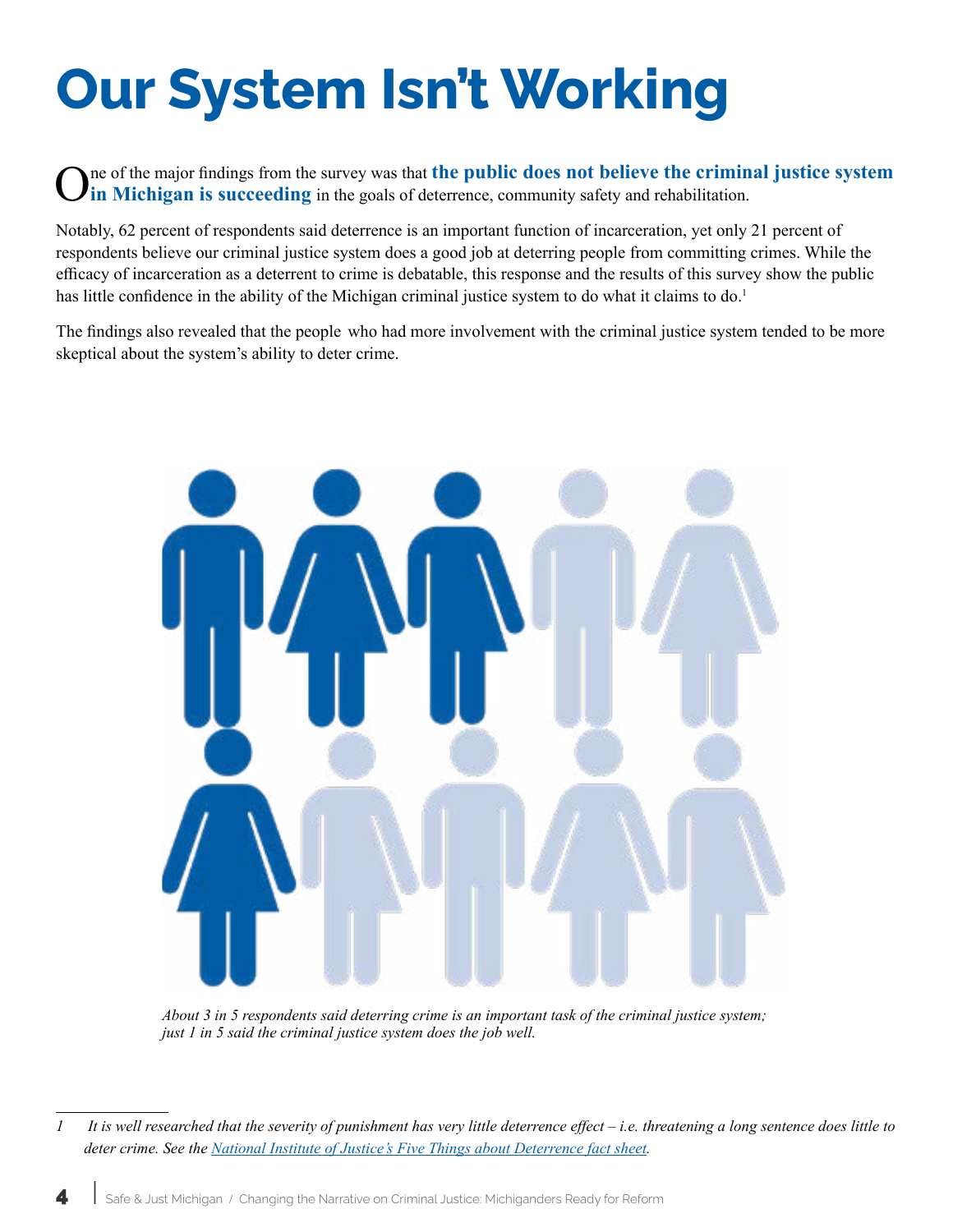Those with no involvement in the criminal justice system had the most confidence in the criminal justice system's ability to deter crime, but even among this group, only 23 percent felt it was effective at deterrence; for comparison, **only 16 percent of crime survivors responded the system is effective at deterrence.**



www.safeandjustmi.org

**Faith in the criminal justice system's ability to deter crime ranges from just 16% among crime survivors to only 23% among those with no involvement with the justice system, though there is widespread agreement that deterrence should be a priority.**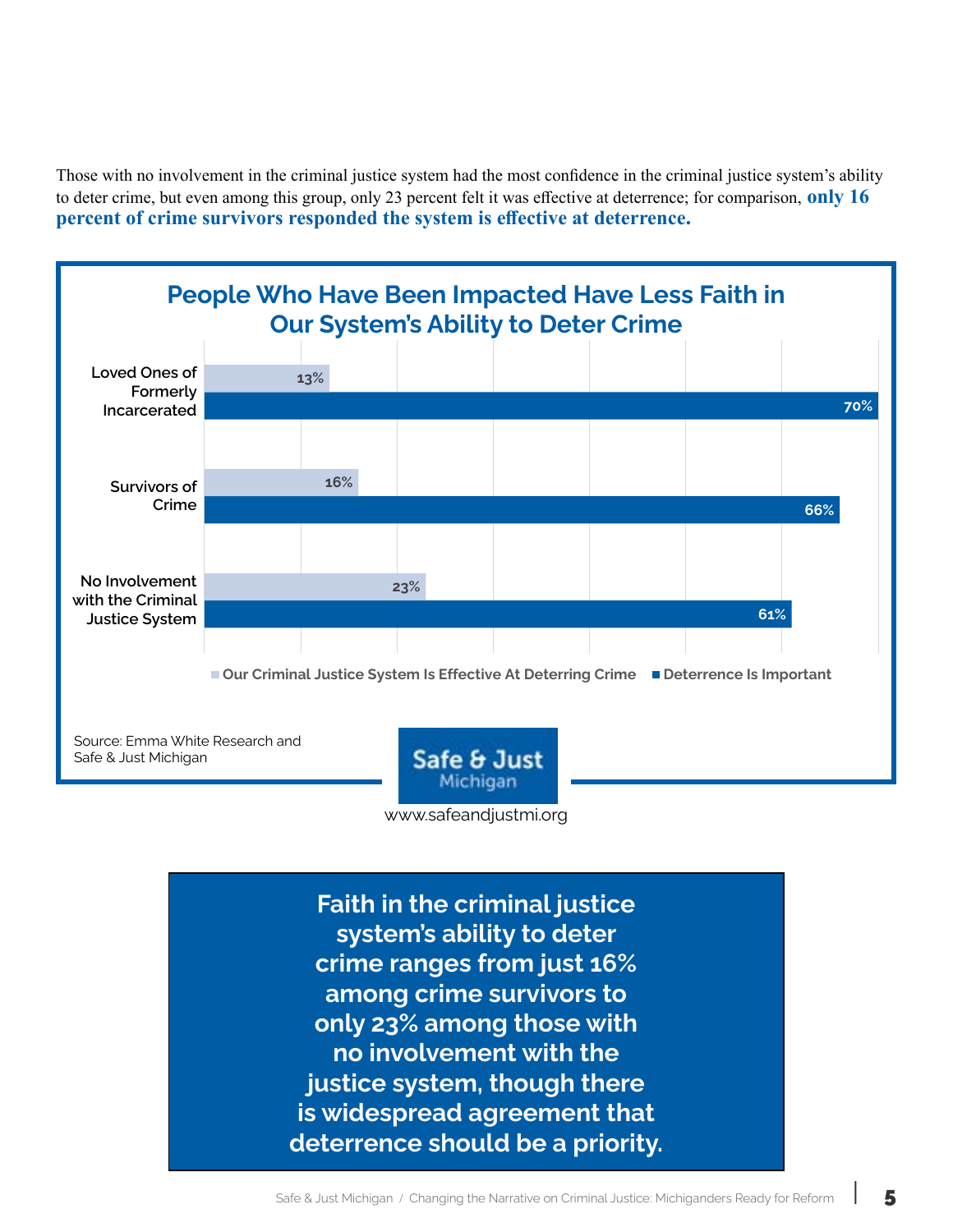**When taking a closer look** at respondents' political ideology, respondents agreed on the importance of community safety. Yet, they all indicated they do not believe the current criminal justice system does a good job at keeping communities safe.



Safe & Just Michigan

www.safeandjustmi.org

**Whether conservative, liberal or moderate whether a person is a survivor of crime, has a loved one who is formerly incarcerated or has no firsthand experience with the criminal justice system — there is widespread agreement that deterrence is an important goal of the criminal justice system,**  *but the system isn't achieving that goal.*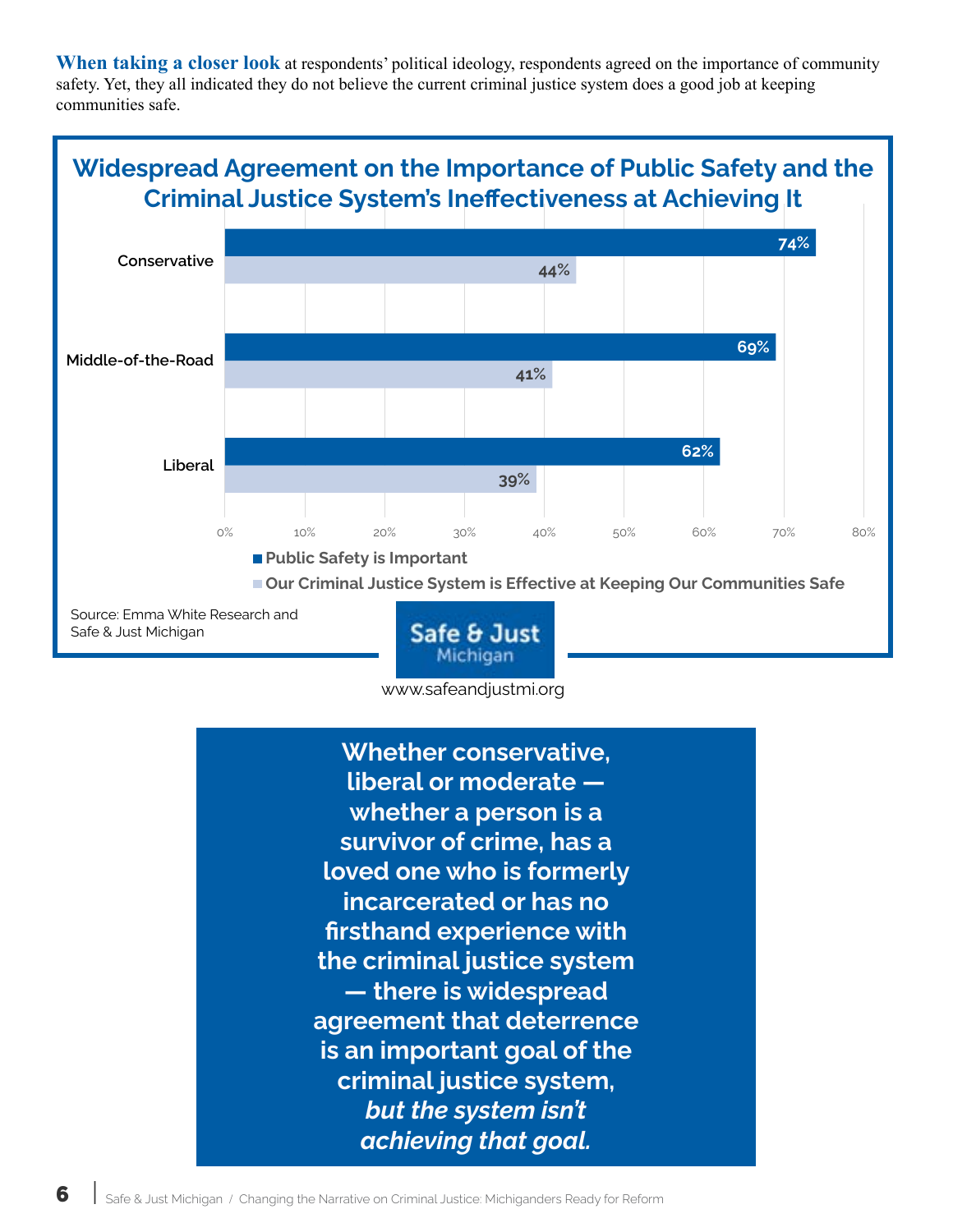# **Strong support for rehabilitation ...**  *... but little faith in current practices*

**Roughly 7 in 10 respondents agree that rehabilitation is an important part of our response to crime, despite differences in political ideology.**

**Barely more than 1 in 10 believe our current criminal justice system is good at rehabilitating people.**

There is a **clear, strong consensus across political ideology** on the importance of rehabilitation within our criminal justice system. And yet, **fewer than 20 percent of all respondents**, across political ideologies, believe our criminal

justice system does a good job at

rehabilitating people.

#### **People Believe in Rehabilitation, but Not in Prison's Ability to Rehabilitate**

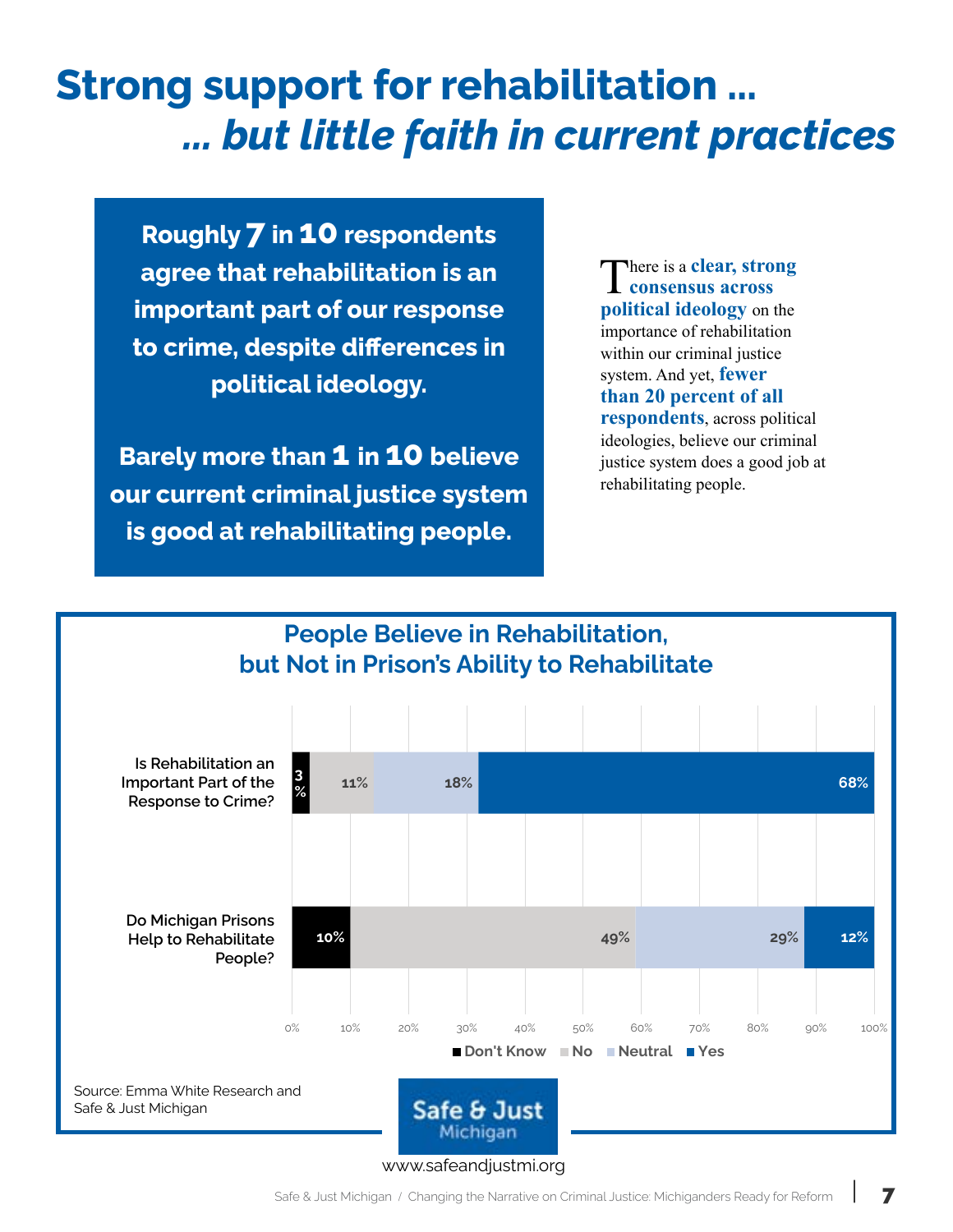Furthermore, people with different experiences with the criminal justice system all agree that **rehabilitation should be an important part of the response to crime**. But, like folks with differing political ideologies, there is little belief that the current system is good at rehabilitating people, regardless of their experience with the criminal justice system.

> **No matter their political ideology or their previous involvement with the criminal justice system:**

> **• 65% or more of respondents agree that rehabilitation is important.**

**• 15% or less believe the criminal justice system is doing a good job of rehabilitating people.**

#### **A Closer Look at the Belief in Rehabilitation by Political Ideology and Involvement in the Criminal Justice System**

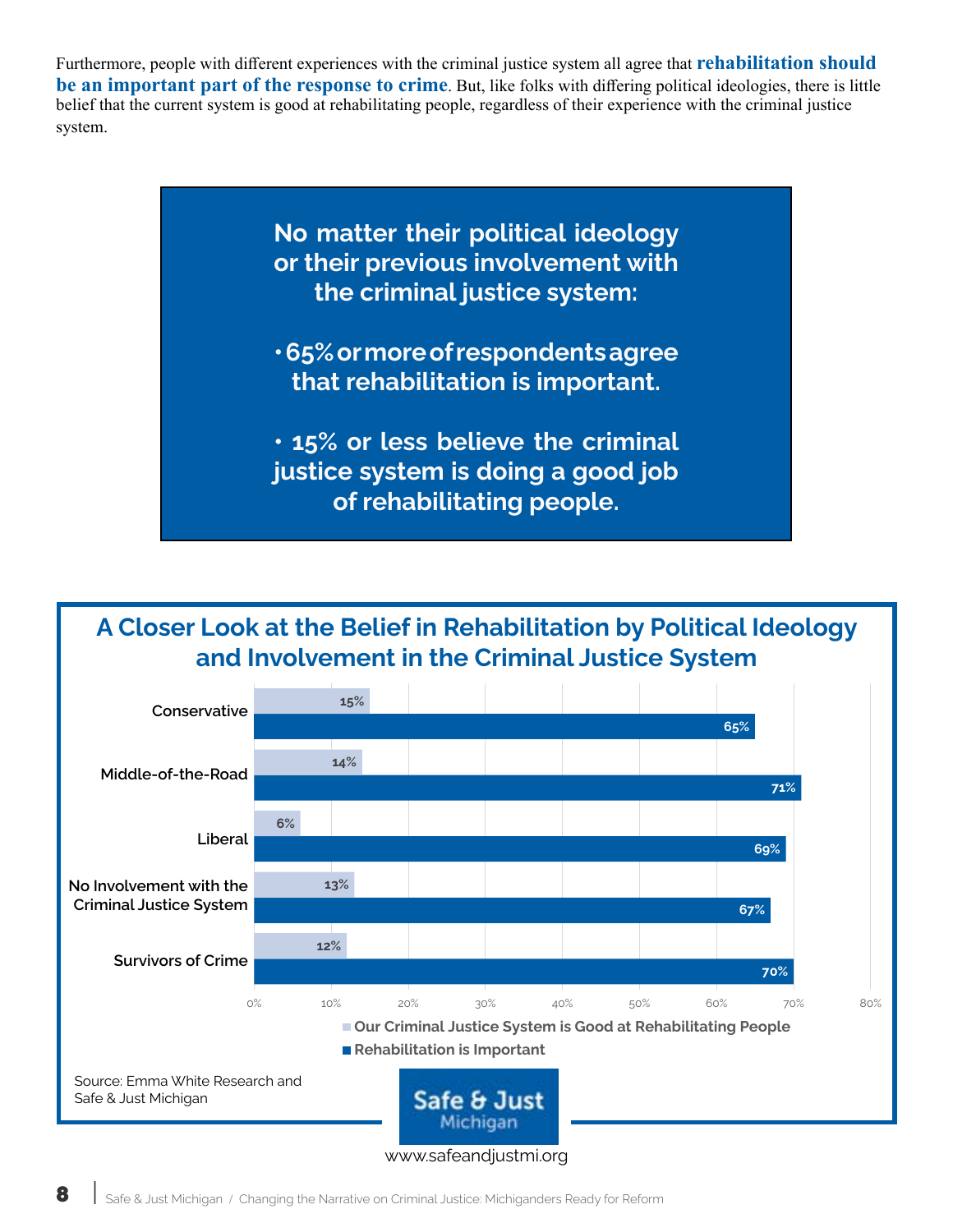# **Potential Solutions: Strong Support for Sentencing & Parole Reform**

 $M$  hile the survey found a lack of faith in the system, it also hints at ways in which the system can be improved. For example, it found broad and consistent support among Michiganders for sentencing and parole reforms, including: **(1)** ending the practice of mandatory minimum sentences, **(2)** reimplementing a sentencing credit system that allows time off for good behavior and rehabilitation and **(3)** utilizing a second look policy. Based on the support from survey respondents these are all potential options for future reform in Michigan.

### **Michiganders Support Ending Mandatory Minimum Sentences**

Support for eliminating mandatory minimum sentences is strong across demographic groups. For example, people with<br>Sless formal education expressed 75 percent support, compared to people with college degrees, at 78 percent. support based on rate of religious participation ranged from 75 to 79 percent. Seventy-eight percent of white respondents expressed support, compared to 76 percent of Black respondents and 73 percent of respondents who identified as another race. The differences in support by region only varied by 1 percent.



www.safeandjustmi.org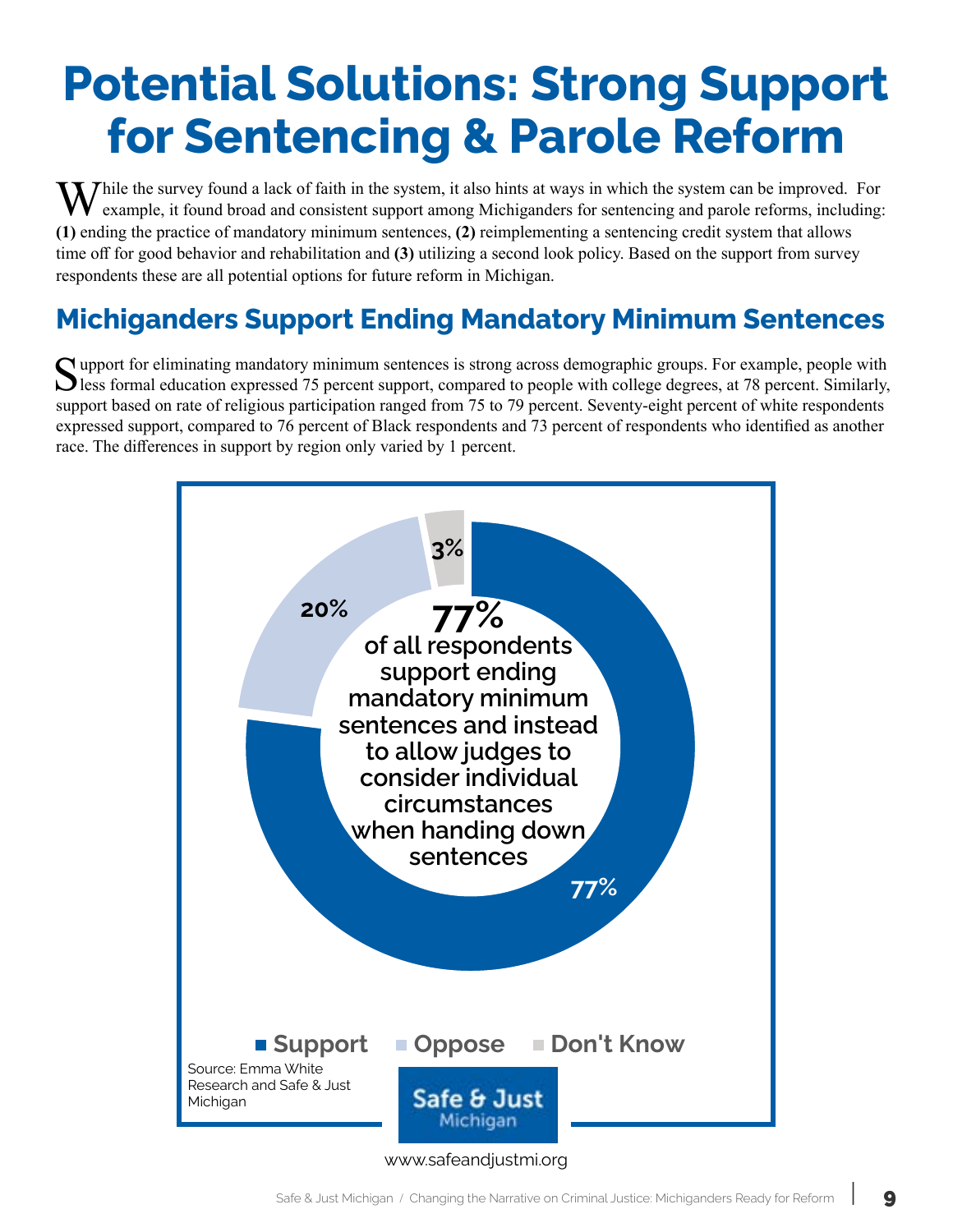**Notably, there is also only a one percent difference in support for ending mandatory minimums between crime survivors, at 76 percent, and people who have not survived a crime, at 77 percent.**



www.safeandjustmi.org

### **Michiganders Support Bringing Back an 'Earned Time' System**

Most states, as well as the federal government, use what is known as a sentencing credit system, often referred to as 'Good Time' or 'Earned Time'. The concept is rooted in the science of incentives, positive reinforcement, and behavioral change.2 Prison systems that allow people to earn time off their sentence for good behavior and educational or vocational achievement operate with the understanding that most people in prison will return to society and it is therefore a better use of resources to incentivize rehabilitation and positive behavior, rather than spend those resources on keeping people in prison for as long as possible.<sup>3</sup> Michigan's prison system does not currently operate under that premise: our Truth in Sentencing laws require everyone convicted of a felony committed after December 2000 to serve 100 percent of their minimum sentence in a secure facility.

Michigan utilized a 'Good Time' sentencing credit system for well over 100 years before it significantly rolled back by a ballot initiative in 1978 and was eventually eliminated all together with the implementation of the Truth in Sentencing law in 1998 and 2000.

In the last 20 years, other states that also implemented harsh truth in sentencing laws during the tough on crime era have since rolled them back (Ghandnoosh, 2019; Ordway, 2020). In line with their strong emphasis on the need for rehabilitation, responses to this survey indicate Michigan voters would also support reinstating a sentencing credit system.

*<sup>2</sup> [Research shows](https://static.prisonpolicy.org/scans/nic/023358.pdf) that positive reinforcement is more effective at reducing recidivism than punishment.* 

*<sup>3</sup> According to the [Bureau of Justice Statistics](https://www.bjs.gov/content/reentry/reentry.cfm#:~:text=At least 95%25 of all,be released to parole supervision.), "At least 95% of all state prisoners will be released from prison at some point."*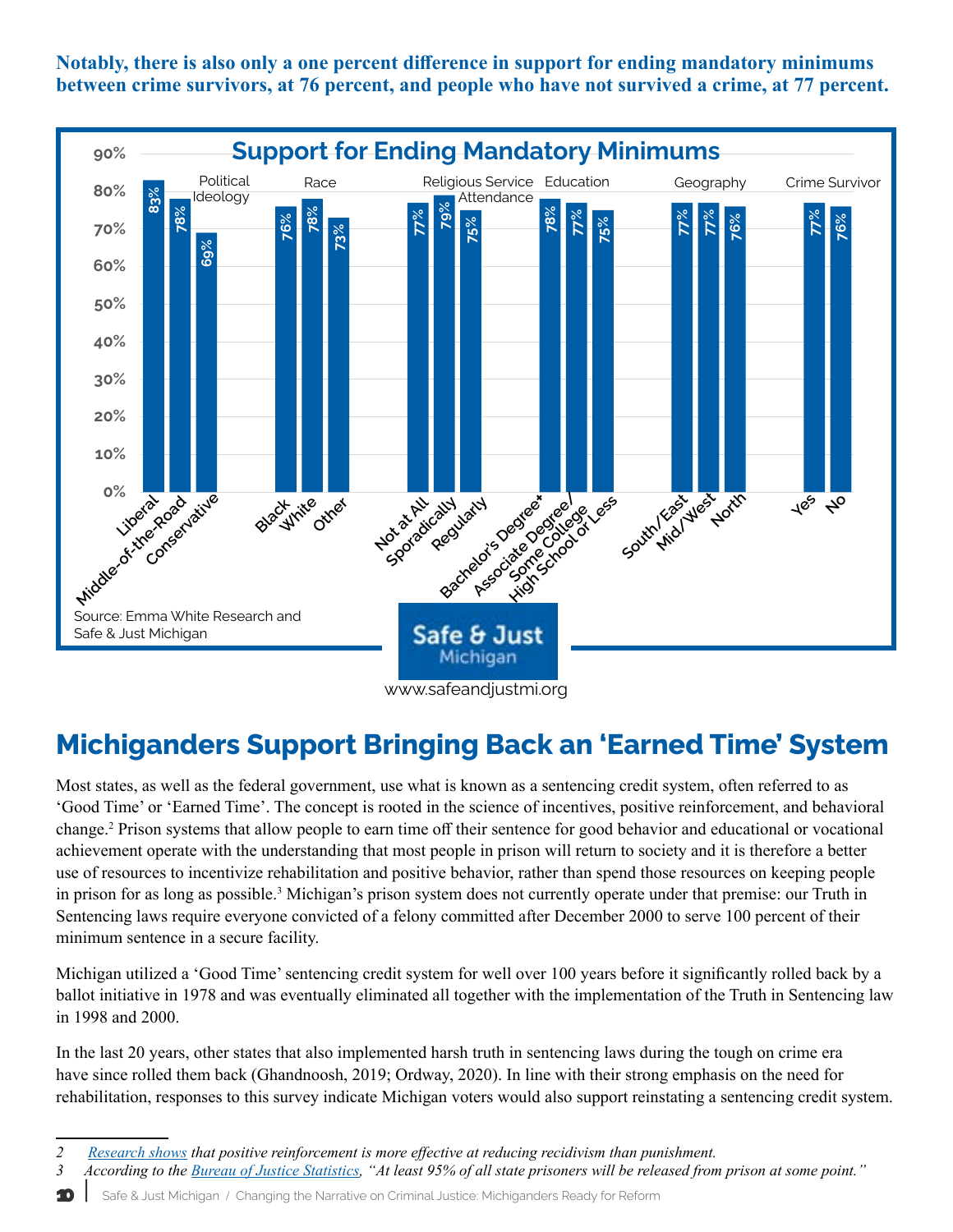Overall, **84 percent of respondents expressed support for bringing back a system of time off for good behavior**, allowing people in prison to earn a reduction in their sentence if they show rehabilitation through work or education achievements.

Furthermore, survey results indicate **people who have survived a serious crime overwhelmingly support bringing back sentencing credit system**. There is only a three percent a difference in support between people who have survived a serious crime compared to those who have not.

Roughly 16 percent of crime survivors oppose bringing back a sentencing credit system, while 3 percent are unsure of how they feel about it, compared to 13 percent of non-survivors of crime who oppose and 2 percent who are unsure of their position.

*Only 15 to 18 percent of all respondents either oppose reimplementing a system that allows time off for good behavior, or they do not know how they feel about it. 85% of respondents who are not crime survivors support reimplementing a system that allows time off for good behavior.*

**82% of respondents who are crime survivors support restoring a system that allows time off for good behavior.** 

*More than 4 in 5 surveyed support the reintroduction of a system that encourages rehabilitation through awarding time off for good behavior and educational or vocational accomplishments.*

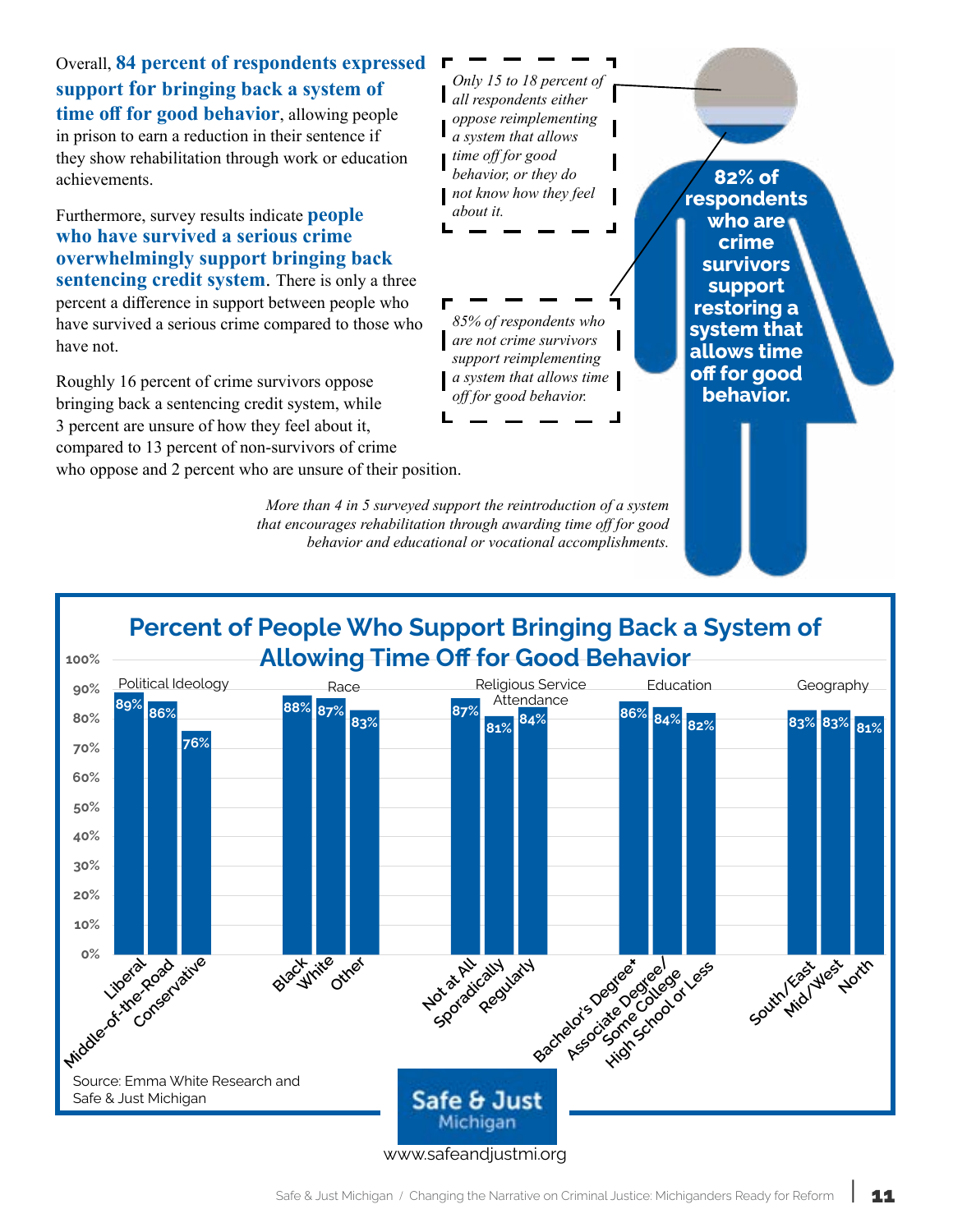### **Michiganders Support Second Chances**

**Much like the support for a strong focus on rehabilitation and ending mandatory minimums, the support for bringing back a system in which people in prison can earn time off their sentence is consistent across a variety of demographics**, even within groups that are typically characterized as having polarizing perspectives. People from all different regions of Michigan expressed roughly the same amount of support, ranging only from 81 to 83 percent. Eighty-three percent of white respondents expressed support, compared to 88 percent of Black respondents, and 87 percent who identified as neither white nor Black. The support between those with different political ideologies varied the most, from 76 percent of conservatives to 89 percent of liberals. But even that relatively small gap does not detract from the fact that, **regardless of**  education level, rate of religious practice,<sup>4</sup> location in Michigan, race or political ideology, **Michiganders overwhelmingly support a sentencing credit system for our prisons.** 

#### **80% Respondents Agree That After Spending Many Years in Prison, Every Person Should Get an Opportunity to Prove They've Earned a Second Chance**



www.safeandjustmi.org

*<sup>4</sup> The survey asked respondents how often they attend religious services, aside from weddings and funerals. Respondents were given six options to respond, which were condensed into the three categories seen in the table above as follows: More than once a week, About once a week = Regularly; About once a month, A few times a year = Sporadically; Less often than that, and Never = Not at all.*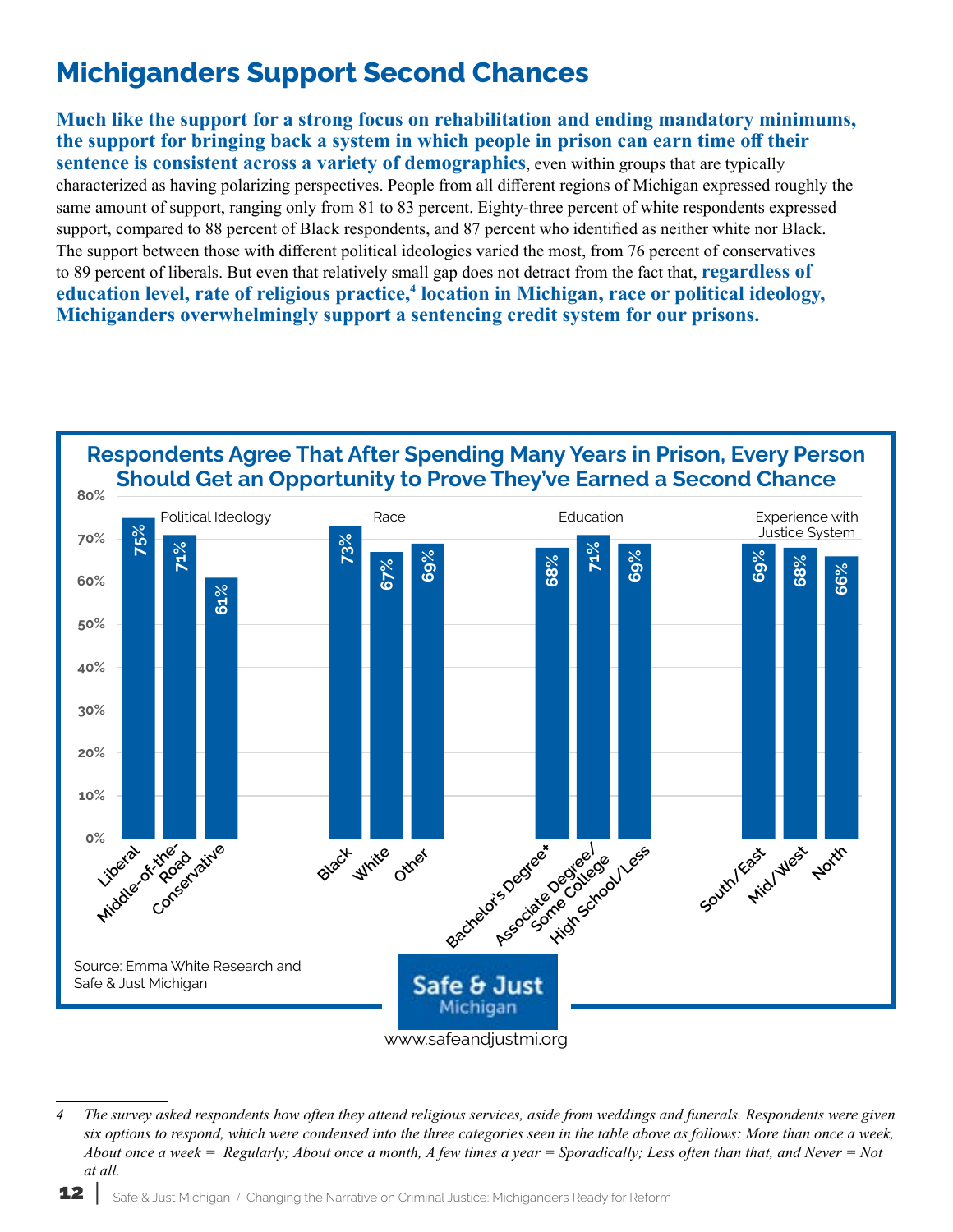'Second Look' policies are one way for lawmakers to remedy negative effects of draconian sentencing policies from the 'tough on crime' era. Evidence shows long sentences do not enhance public safety, as people age out of criminal behavior and the threat of long sentences does not deter crime. Because of this, keeping people in prison for many years is an ineffective use of taxpayer dollars.<sup>5</sup>

Second Look policies give courts or parole boards the authority to consider parole for individuals that have already served a certain amount of time, typically 10, 15 or 20 years, and have shown evidence of rehabilitation. Support for Second Look policies has been growing in jurisdictions across the country, including in the federal system. Our survey indicates Michigan voters would also support a Second Look policy.

**Sixty-eight percent of respondents agree** with the following statement: After spending years in prison to pay for their crimes, **every person should get an opportunity to prove they should have a second chance.**  This statement found support across ideologies, race, experience with crime and the criminal justice system, and education level.

#### **90% No Matter a Person's Political Ideology, Race or Frequency of Attendance at Religious Services, There is Widespread Support for 'Second Look' Policies**

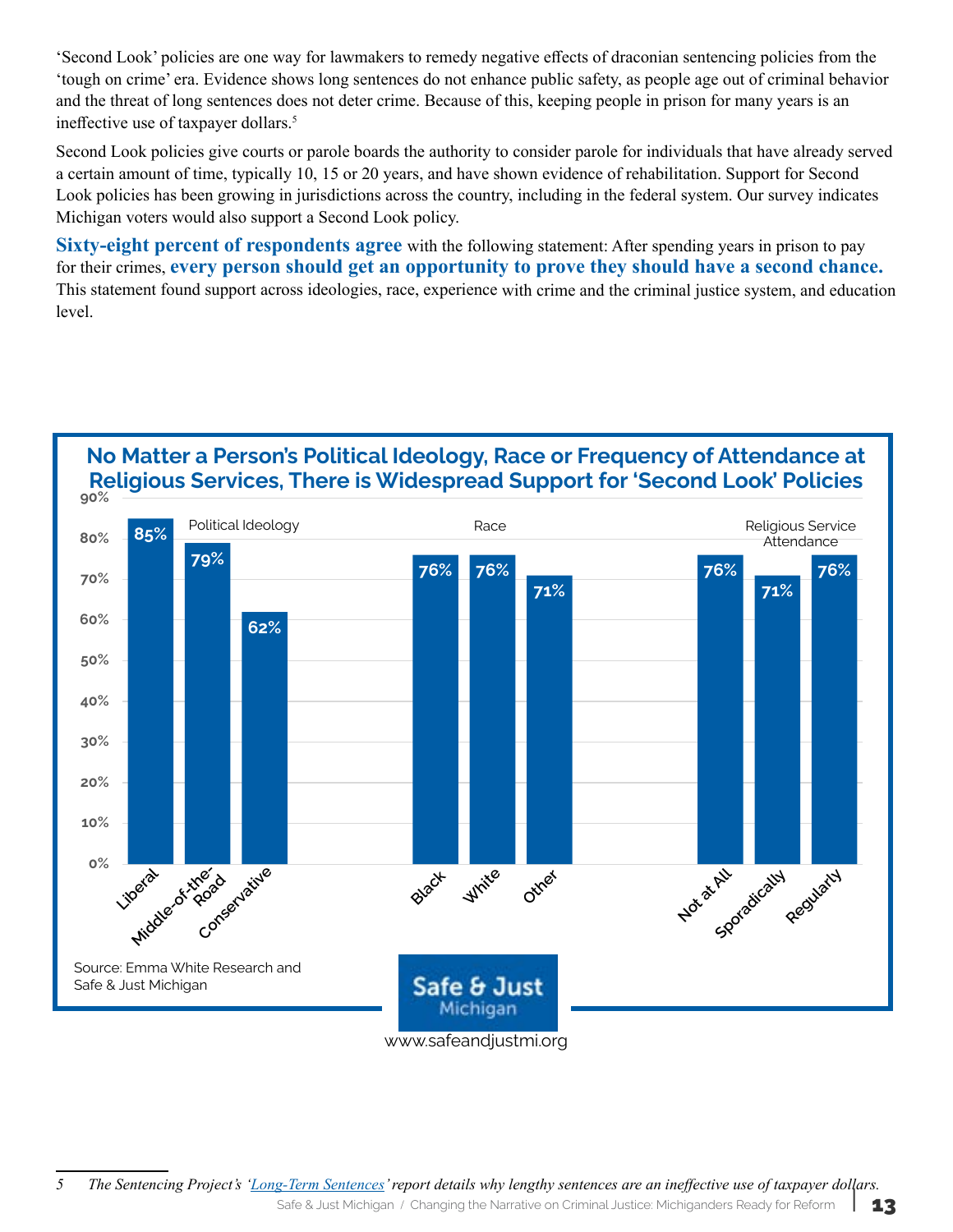Again, here we see only a small difference in support between survivors of crime (66 percent) and people who have never been the victim of a serious crime (68 percent). The largest gap in support is between respondents who identified as conservative (61 percent) and those that identified as liberal (75 percent).

Additionally, 75 percent of respondents **support the idea of paroling people who have served more than 20 years in prison**, even if they were sentenced to life or a long-term sentence, as long as they can show that they have been rehabilitated.

#### Perhaps most importantly, **survivors of crime are just as likely to support this type of 'Second Look' policy as people who did not report surviving a serious crime.**

Persistent support for considering parole after 20 years, despite respondents having vastly different experiences with crime, is a stark contrast to the oft-mentioned 'lock them up and throw away the key' mentality for the sake of crime survivors during the tough-on-crime era. The strong support for giving people a second chance to prove they have been rehabilitated through a Second Look policy was also consistent across various demographics among survey respondents, including race, political ideology, and rate of religious participation.

Again, the greatest outliers are respondents who identify as conservative or liberal. Yet, a strong majority in both camps, ranging from 62 percent to 85 percent, indicates **political ideology does not create as much of a difference in values as we often think**. There is no difference in support between those that regularly attend religious services and those that do not, at 76 percent, and only five percent less for those who attend sporadically. Similarly, respondents who identify as both Black and white indicated equal amounts of support for considering parole after 20 years, also at 76 percent, with 71 percent of respondents who identified as other races expressing support. In a time when we are regularly reminded how polarizing policy change can be, this relatively consistent support across demographics, particularly political ideology, show that **criminal justice reform can continue to be an area of collaboration and progress**. The strong consensus in support of these two concepts, considering parole after 20 years and the idea that everyone deserves an opportunity to prove they can have a second chance after spending years in prison, indicates Michiganders would likely support some form of a 'Second Look' policy. This type of policy would follow in the footsteps of the federal government and other jurisdictions that are relying on evidence and best practices which show keeping people in prison for lengthy sentences is not actually beneficial to public safety.

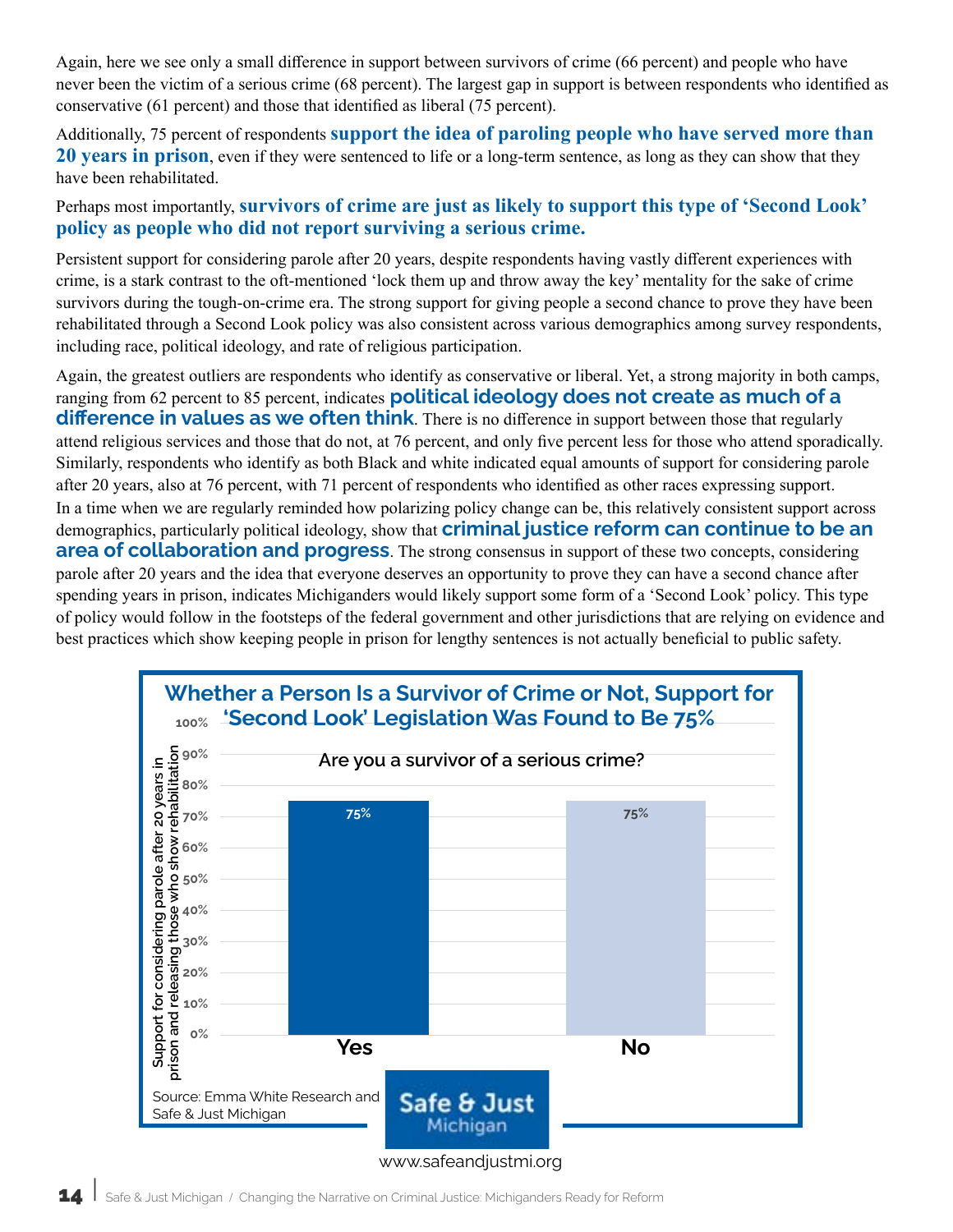# **CONCLUSION**

This public opinion research shows broad support for reforms to Michigan's sentencing and parole system. Specifically, public opinion supports moving away from harsh, inflexible sentencing and parole policies, and toward policies that treat people as individuals, regularly evaluate suitability for release, and make evidence-based release decisions.

We hope this information is helpful to lawmakers, system-actors, and advocates as they evaluate proposals to reform Michigan's sentencing and parole system.

### **References**

- Courtney, L., Eppler-Epstein, S., Pelletier, E., King, R., & Lei, S. (2017). *A Matter of Time: The Causes and Consequences of Rising Time Served in America's Prisons*. Urban Institute. [https://apps.urban.org/](https://apps.urban.org/features/long-prison-terms/a_matter_of_time_print_version.pdf) [features/long-prison-terms/a\\_matter\\_of\\_time\\_print\\_version.pdf](https://apps.urban.org/features/long-prison-terms/a_matter_of_time_print_version.pdf)
- Ghandnoosh, N. (2019). *The Next Step: Ending Excessive Punishment for Violent Crimes*. The Sentencing Project. [https://www.sentencingproject.org/publications/the-next-step-ending-excessive-punishment-for](https://www.sentencingproject.org/publications/the-next-step-ending-excessive-punishment-for-violent)[violent-crimes/](https://www.sentencingproject.org/publications/the-next-step-ending-excessive-punishment-for-violent)
- *Good Time and Earned Time Policies for State Prison Inmates*. (2016). National Conference of State Legislatures. [https://docs.legis.wisconsin.gov/misc/lc/study/2016/1495/030\\_august\\_31\\_2016\\_](https://docs.legis.wisconsin.gov/misc/lc/study/2016/1495/030_august_31_2016_meeting_10_00_a_m_room_4) meeting 10\_00\_a\_m\_room\_412\_east\_state\_capitol/memono4g
- Jones, A. (2018, December). *Correctional Control 2018: Incarceration and supervision by state*. Prison Policy Initiative.<https://www.prisonpolicy.org/reports/correctionalcontrol2018.html>
- Mahar, A., & Cooper, J. (2020). *The Problems of Mandatory Sentencing: The troubling legacy of Michigan's felony firearm law.* Safe & Just MI. https://www.safeandjustmi.org/wp-content/uploads/2020/10/The Problems of Mandatory Sentencing.pdf
- Ordway, S. (2020, June). Implementing a 'Good Time' System in Michigan's Prisons Would Fight Mass Incarceration. *Michigan Journal of Public Affairs*. [http://mjpa.umich.edu/2020/06/22/implementing-a](http://mjpa.umich.edu/2020/06/22/implementing-a-good-time-system-in-michigans-prisons-would-fight-mass-incarceration/
)[good-time-system-in-michigans-prisons-would-fight-mass-incarceration/](http://mjpa.umich.edu/2020/06/22/implementing-a-good-time-system-in-michigans-prisons-would-fight-mass-incarceration/
)
- Urahn, S. K., Caudell-Feagan, M., Gelb, A., King, R., Rose, F., Bosh, S., Laudano, J., Ram, G., Williams, G., Bhati, A., Warren, J., Peltak, J., Potler, E., & Uriona, C. (2012). *Time Served: The High Cost, Low Return of Longer Prison Terms* (Public Safety Performance Project). Pew Center on the States.
- Wieland, B. (2019, February 27). The long haul: Why long sentences hurt everyone in Michigan. *Safe & Just Michigan*. https://www.safeandjustmi.org/2019/02/27/the-long-haul-why-long-sentences-hurteveryone-in-michigan/